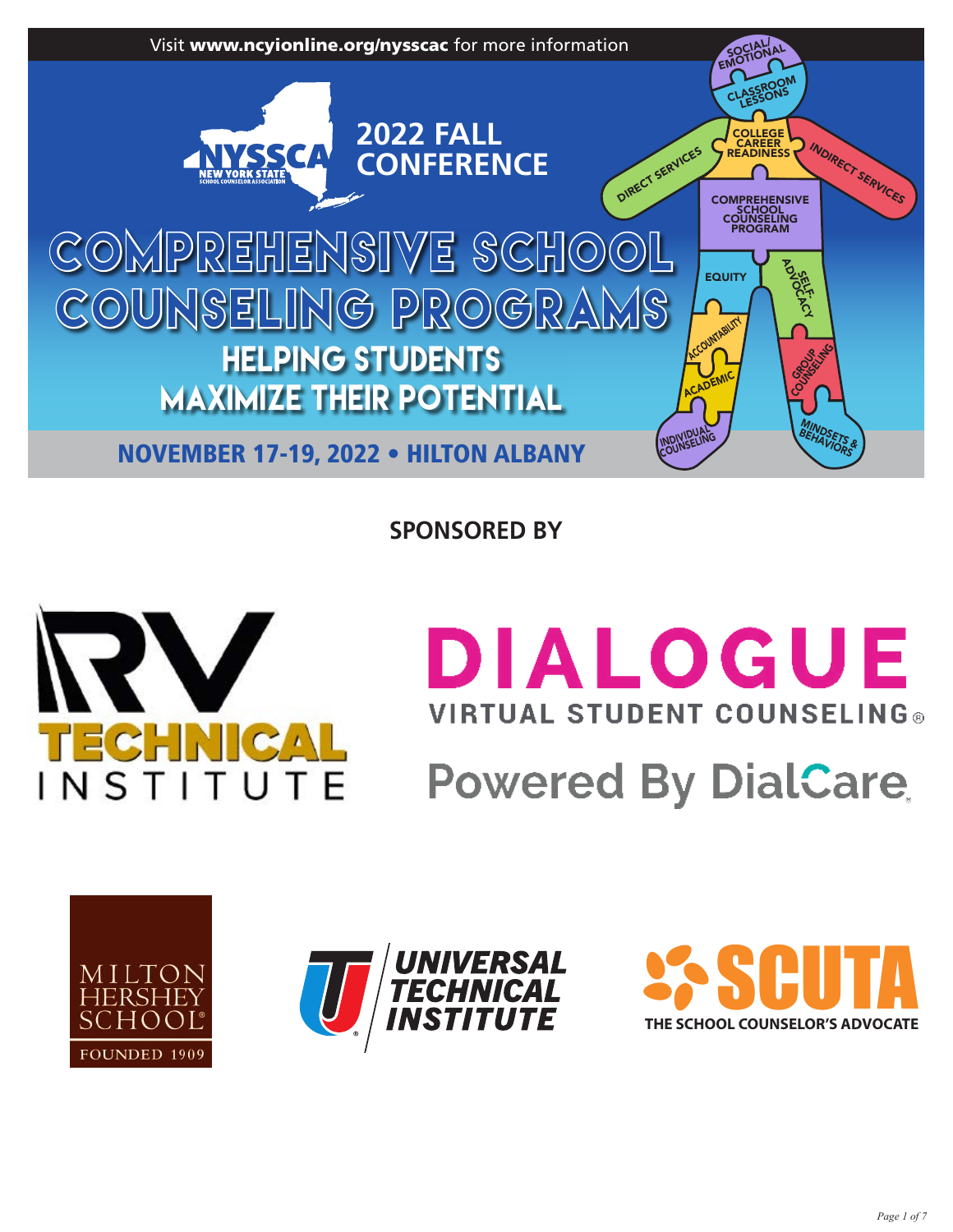# **Visit** 30+ Exhibitors **at the Conference!**



# **PRE-CONFERENCE SPEAKERS**

#### NEW YORK STAT **SCHOOL COUNSELOR ASSOCIATION**

### Thursday, November 17, 2022

The Pre-Conference includes an additional opportunity for more professional development and CPE hours. These sessions cover more in-depth information and allows more opportunity for discussion. **These sessions are not included in the conference registration fee. These sessions are at a minimal fee.** Space is limited. Interested participants are encouraged to register early. **These sessions run concurrently. You may only chose one.**

# Build a Culturally Sustaining School Counseling Program

# TaRael Kee

ABOUT THIS SESSION: School counseling programs must account for the rapidly changing school demographics. Students from multiple backgrounds have a variety of needs that standardized school counseling programs cannot address. Learn how school counselors can practice cross-cultural communication skills, utilize ASCA's National Model from an equitable lens, identify student needs from an MTSS perspective, and use data to identify and remove equity barriers.

After attending this workshop, you should be able to:

- Facilitate student and staff discussions regarding race
- Use the ASCA National Model to Define, Assess, Manage and Deliver a culturally sustainable school counseling program
- Apply MTSS to address the needs of students from culturally diverse backgrounds
- Use participation data, ASCA Mindsets & Behaviors data and outcome data to create an equitable school culture

SPEAKER BIO: TaRael Kee is department co-chair of Collinsville High School and is president elect of the Illinois School Counselor Association (2020). Kee was named the Collinsville School District e-Educator of the Year (2017), recognized by College Board in (2018), received the Lindenwood Alumni Spotlight (2019) and awarded honorable mention for Illinois School Counselor of the Year (2020). He received a specialist degree in educational leadership in May 2021.

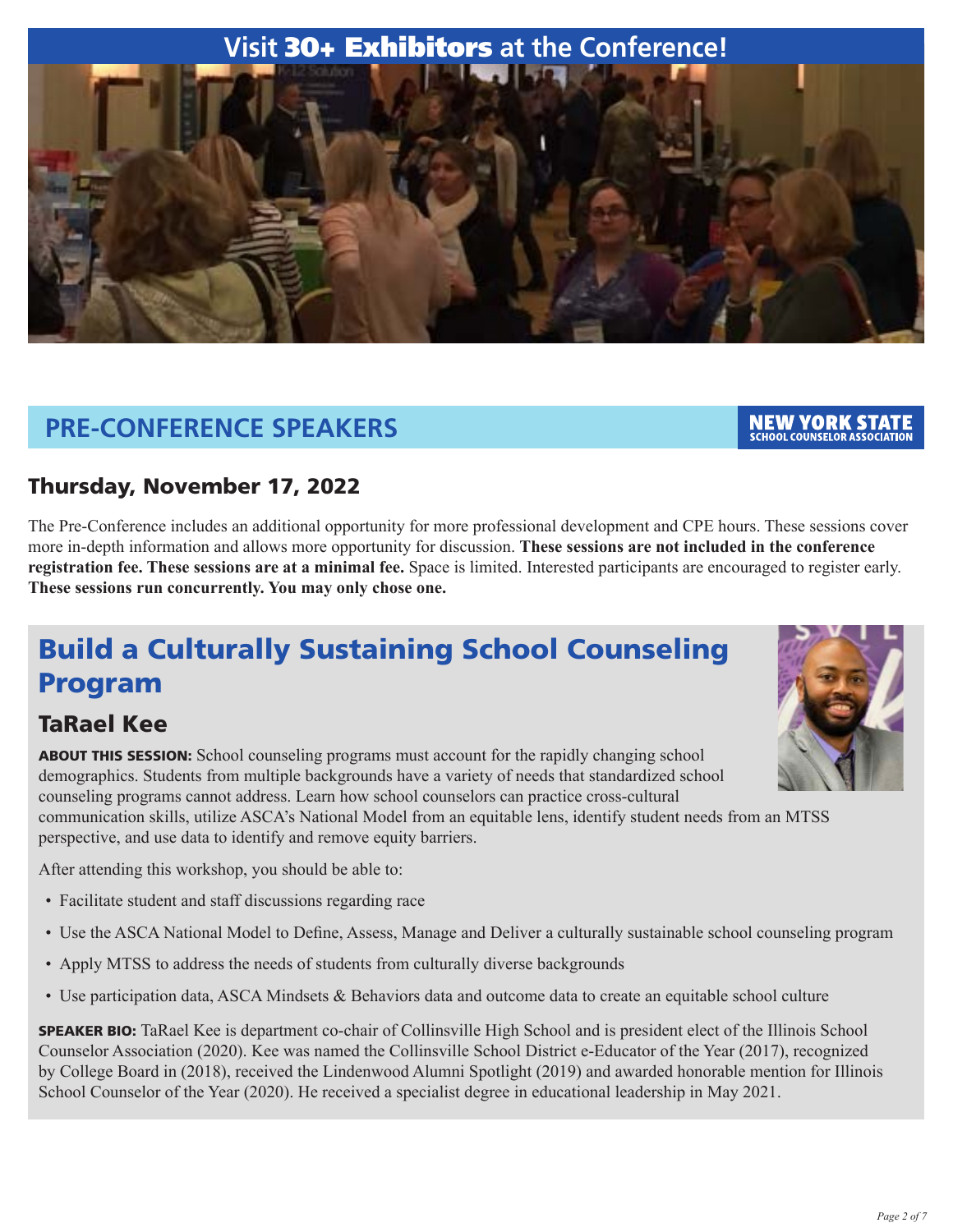# Youth Mental Health First Aid

\*\*First Aiders must complete a 2-hour, self-paced class before the conference\*\*



SESSION DESCRIPTION: Youth Mental Health First Aid USA is a 7-hour public education program which introduces participants to the unique risk factors and warning signs of mental health problems in adolescents, builds understanding of the importance of early intervention, and teaches individuals how to help an adolescent in crisis or experiencing a mental health challenge. Mental Health First Aid uses role-playing and simulations to demonstrate how to assess a mental health crisis; select interventions and provide initial help; and connect young people to professional, peer, social, and self-help care.

The course teaches participants the risk factors and warning signs of a variety of mental health challenges common among adolescents, including anxiety, depression, psychosis, eating disorders, AD/HD, disruptive behavior disorders, and substance use disorder. Participants do not learn to diagnose, nor how to provide any therapy or counseling – rather, participants learn to support a youth developing signs and symptoms of a mental illness or in an emotional crisis by applying a core five-step action plan:

- Assess for risk of suicide or harm
- Listen nonjudgmentally
- Give reassurance and information
- Encourage appropriate professional help
- Encourage self-help and other support strategies

As COVID-19 is changing our daily reality, there is an important need for Youth Mental Health First Aid.

First Aiders will complete a 2-hour, self-paced class before the conference, and then participate in a 4-5 hour, Instructor-led class in person at the NYSSCA Pre-Conference.

The training includes expanded content on trauma, addiction and self-care. Youth MHFA includes new content applicable for adults working with elementary-age children, including content on the impact of social media. The content is gender neutral and culturally relevant.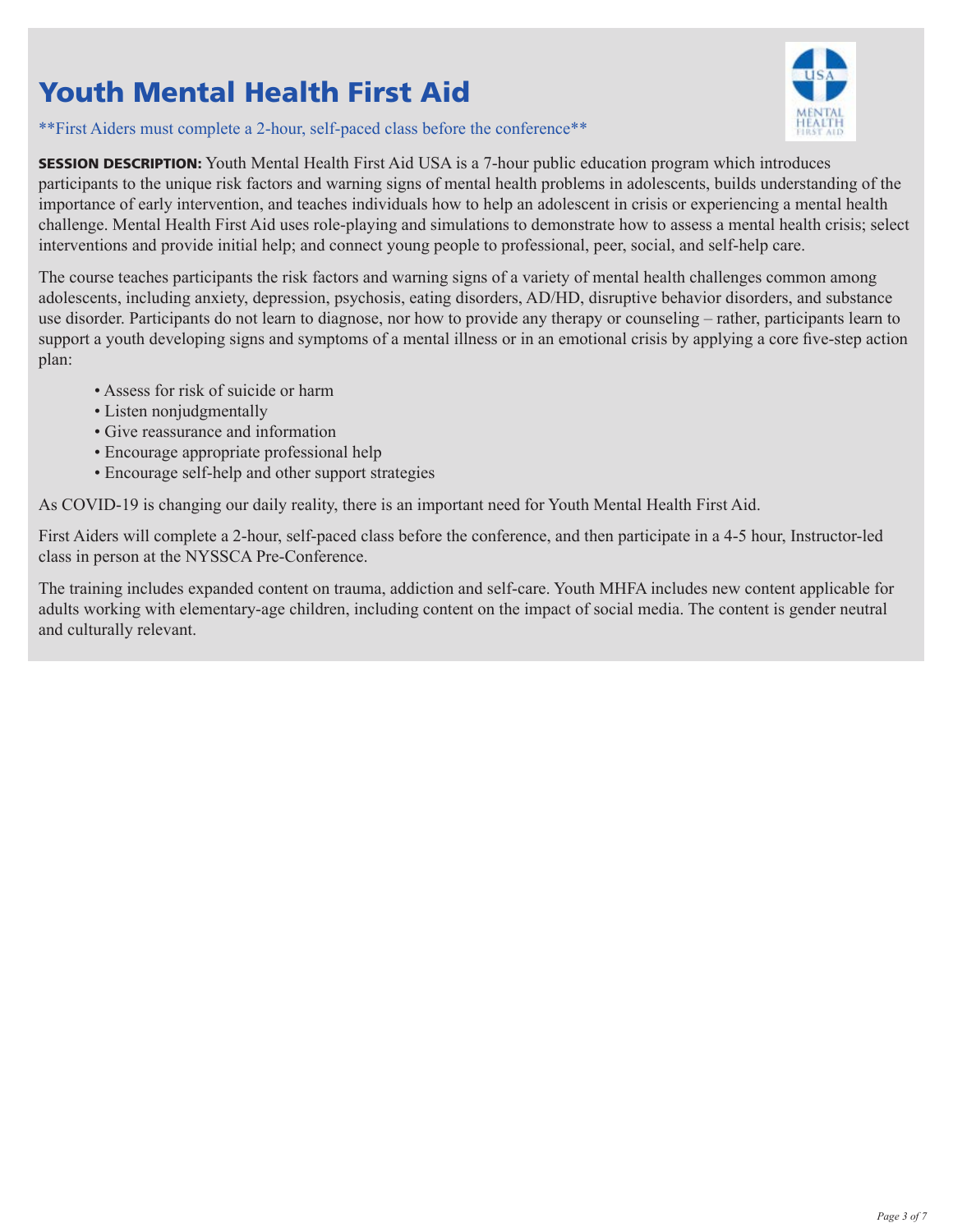# Friday, November 18 | 8:15 a.m. – 9:15 a.m.

Friday Morning Keynote Session Speaker

# TBD

# Horacio Sanchez

ABOUT THIS SESSION: Session information to come.

SPEAKER BIO: Horacio Sanchez is the President and CEO of Resiliency Inc., an agency leader in helping schools improve school climate, instruction, and discipline. Horacio is recognized as one of the nation's prominent experts on promoting student resiliency and applying brain science to improve school outcomes. The Maladaptive Council (Academy of Science) recognizes him as a leading authority on emotional disorders and resiliency. He is a highly sought-after speaker and has keynoted many national conferences.

Horacio has been a teacher, administrator, clinician, mental health director, and consultant to the Department of Education in North Carolina, Pennsylvania, and other states. His diverse education and background have helped him to merge research, science, and practice. Horacio sits on the True Health Initiative Council of Directors, a coalition of more than 250 world-renowned health experts, committed to educating on proven principles of lifestyle as medicine. He has authored several articles and books on the topics of resiliency, closing the achievement gap, and applying neuroscience to improve educational practices and outcomes. He is the author of the best-selling book, *The Education Revolution* published by Corwin Press, which applies brain science to improve instruction, behaviors, and school climate.

# Saturday, November 19 | 8:00 a.m. – 9:00 a.m.

Saturday Morning Keynote Session Speaker

# Be The Agent – The ABC's of Representing Yourself (Accountability, Balance & Character)

# Mark Leinweaver

ABOUT THIS SESSION: Be The Agent is a motivational message about how to "represent yourself" by taking ownership, celebrating interests and understanding why character is vital to your "client". This presentation focuses on identifying leadership qualities and maximizing what you can control…while inspiring others. It is not someone else's job to do this for you. Your path to success begins with a roster of one: YOURSELF.

SPEAKER BIO: Mark Leinweaver's daily responsibilities include managing off-the-field client services, contract negotiation and communicating with all 30 clubs on behalf of the players and their families. Mark is a frequent speaker at high schools nationwide on why "Character Matters," offering guidance on social media dangers, volunteering, and anti-bullying leadership. He is also a guest professor each semester at the University of Southern California (USC) and has lectured at Duke, Virginia, Georgia, FSU and Texas on "How To Get A Job In Sports." His book, *Minor Moments, Major Memories* debuted in bookstores nationwide in 2005 and was developed into a scripted TV series by Sony Pictures Television. Mark was the baseball team captain at Stonehill College (Mass.), where he graduated with a degree in Communication.





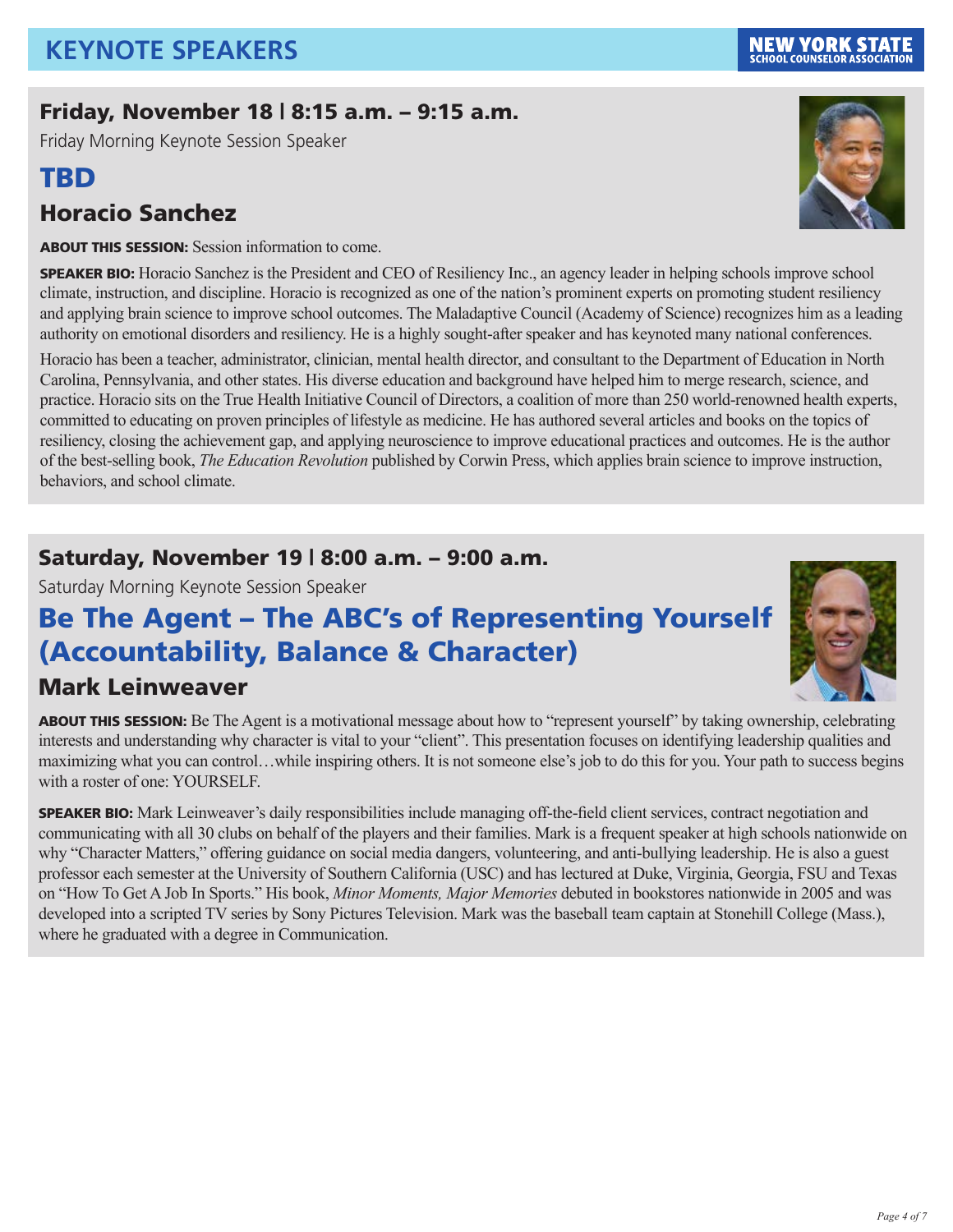### *~ TENTATIVE SCHEDULE ~*

### Thursday, November 17, 2022

| $9:30$ AM $-5:00$ PM   | Registration and Information Center Open |
|------------------------|------------------------------------------|
| 10:00 AM - 12:00 PM    | Pre-Conference: Part 1                   |
| $12:00$ PM $-$ 1:00 PM | Lunch                                    |
| 1:00 PM $-$ 2:30 PM    | Pre-Conference: Part 2                   |
| $2:30$ PM $-3:00$ PM   | <b>Break</b>                             |
| $3:00$ PM $-$ 4:00 PM  | Pre-Conference: Part 3                   |
| $4:00$ PM $-6:00$ PM   | Networking Event                         |
|                        |                                          |

# Friday, November 18, 2022

| 7:00 AM - 5:00 AM    | Registration & Information Center        |
|----------------------|------------------------------------------|
| 7:00 AM - 8:00 AM    | <b>Breakfast</b>                         |
| 7:45 AM - 8:00 AM    | <b>Sponsor Presentation</b>              |
| 8:00 AM - 8:15 AM    | <b>Welcome Conference Opening</b>        |
| 8:15 AM - 9:15 AM    | Keynote Speaker – Horacio Sanchez        |
| $9:30$ AM - 10:30 AM | Workshop Session 1                       |
| 10:30 AM - 11:00 AM  | Break & Exhibits                         |
| 11:00 PM - 12:00 PM  | <b>Workshop Session 2</b>                |
| 12:00 PM - 1:15 PM   | Lunch & Awards Presentation              |
| 1:15 PM - 2:10 PM    | Keynote Speaker                          |
| 2:15 PM - 3:15 PM    | Level Networking                         |
| $3:00$ PM - 4:00 PM  | <b>Graduate Students Poster Session</b>  |
| 3:15 PM - 3:45 PM    | Exhibitor Rally / Break / Raffle Winners |
| 3:45 PM - 4:45 PM    | Workshop Session 3                       |
| 4:50 PM - 5:50 PM    | Workshop Session 4                       |
| 6:00 PM              | Dinner "on your own"                     |

### Saturday, November 19, 2022

| 7:00 AM - 5:00 AM     | Registration & Information Center         |
|-----------------------|-------------------------------------------|
| $7:00$ AM - $8:00$ AM | <b>Breakfast</b>                          |
| 7:45 AM - 8:00 AM     | <b>Sponsor Presentation</b>               |
| $8:00$ AM - $9:00$ AM | Keynote Speaker – Mark Leinweaver         |
| $9:00$ AM - $9:45$ AM | <b>Annual Membership Business Meeting</b> |
| $9:45$ AM - 10:15 AM  | Coffee Break & Exhibits                   |
| 10:30 AM - 11:30 AM   | Workshop Session 5                        |
| 11:40 AM - 12:40 PM   | Workshop Session 6                        |
| 12:45 PM - 2:00 PM    | Lunch & Closing Remarks                   |
| 2:00 PM               | Conference Closes                         |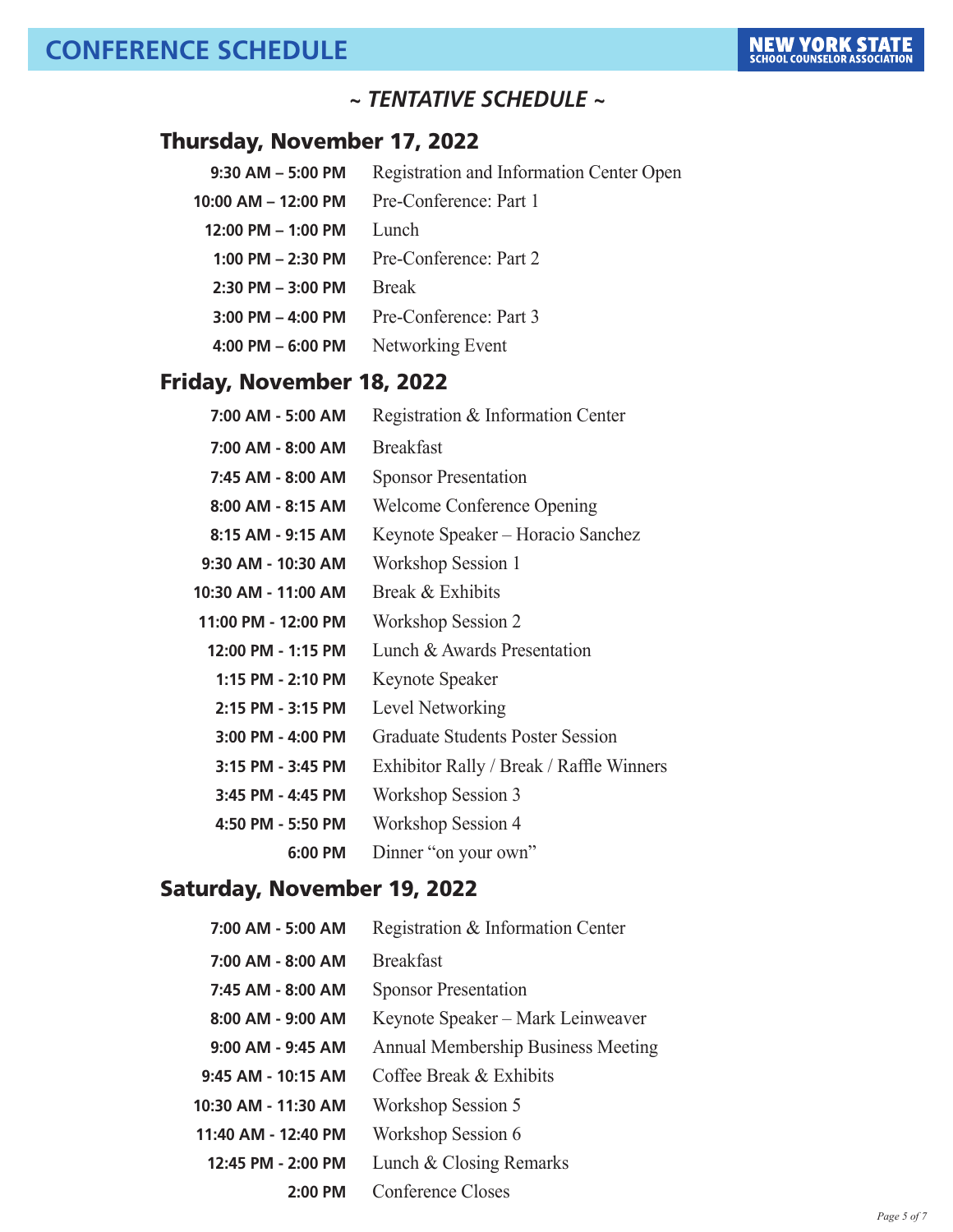# **REGISTRATION**

### REGISTRATION FORM (PLEASE PRINT CLEARLY)

|                                                                                                                                                                                                                |                                  |                    |                    |                                                |             |                                                                                                                                                                                                                                                                                                                                                                                                                                                                                                                                                                                                                                                        | NAME (as it should appear on name badge) [14] The Content of the Content of the Content of the Content of the Content of the Content of the Content of the Content of the Content of the Content of the Content of the Content                                                                                                                                                                                                                                                            |                                      |                                                      |                                                                                                                             |  |  |
|----------------------------------------------------------------------------------------------------------------------------------------------------------------------------------------------------------------|----------------------------------|--------------------|--------------------|------------------------------------------------|-------------|--------------------------------------------------------------------------------------------------------------------------------------------------------------------------------------------------------------------------------------------------------------------------------------------------------------------------------------------------------------------------------------------------------------------------------------------------------------------------------------------------------------------------------------------------------------------------------------------------------------------------------------------------------|-------------------------------------------------------------------------------------------------------------------------------------------------------------------------------------------------------------------------------------------------------------------------------------------------------------------------------------------------------------------------------------------------------------------------------------------------------------------------------------------|--------------------------------------|------------------------------------------------------|-----------------------------------------------------------------------------------------------------------------------------|--|--|
|                                                                                                                                                                                                                |                                  |                    |                    |                                                |             |                                                                                                                                                                                                                                                                                                                                                                                                                                                                                                                                                                                                                                                        |                                                                                                                                                                                                                                                                                                                                                                                                                                                                                           |                                      |                                                      |                                                                                                                             |  |  |
|                                                                                                                                                                                                                |                                  |                    |                    |                                                |             |                                                                                                                                                                                                                                                                                                                                                                                                                                                                                                                                                                                                                                                        |                                                                                                                                                                                                                                                                                                                                                                                                                                                                                           |                                      |                                                      |                                                                                                                             |  |  |
|                                                                                                                                                                                                                |                                  |                    |                    |                                                |             |                                                                                                                                                                                                                                                                                                                                                                                                                                                                                                                                                                                                                                                        |                                                                                                                                                                                                                                                                                                                                                                                                                                                                                           |                                      |                                                      |                                                                                                                             |  |  |
|                                                                                                                                                                                                                |                                  |                    |                    |                                                |             |                                                                                                                                                                                                                                                                                                                                                                                                                                                                                                                                                                                                                                                        |                                                                                                                                                                                                                                                                                                                                                                                                                                                                                           |                                      |                                                      |                                                                                                                             |  |  |
|                                                                                                                                                                                                                |                                  |                    |                    |                                                |             |                                                                                                                                                                                                                                                                                                                                                                                                                                                                                                                                                                                                                                                        |                                                                                                                                                                                                                                                                                                                                                                                                                                                                                           |                                      |                                                      |                                                                                                                             |  |  |
| WORK PHONE (                                                                                                                                                                                                   |                                  |                    |                    |                                                |             |                                                                                                                                                                                                                                                                                                                                                                                                                                                                                                                                                                                                                                                        | $\begin{array}{c} \begin{array}{c} \end{array} \end{array}$ $\begin{array}{c} \begin{array}{c} \end{array} \end{array}$ $\begin{array}{c} \end{array} \begin{array}{c} \end{array}$ $\begin{array}{c} \end{array}$ $\begin{array}{c} \end{array}$ $\begin{array}{c} \end{array}$ $\begin{array}{c} \end{array}$ $\begin{array}{c} \end{array}$ $\begin{array}{c} \end{array}$ $\begin{array}{c} \end{array}$ $\begin{array}{c} \end{array}$ $\begin{array}{c} \end{array}$ $\begin{array$ |                                      |                                                      |                                                                                                                             |  |  |
| <b>CHECK ALL THAT APPLY:</b><br>ARE YOU AN ASCA MEMBER? 4 YES 4 NO<br>ARE YOU A FIRST TIME CONFERENCE ATTENDEE? 4 YES                                                                                          |                                  |                    |                    |                                                |             |                                                                                                                                                                                                                                                                                                                                                                                                                                                                                                                                                                                                                                                        | $\Box$ elementary $\Box$ middle school $\Box$ high school $\Box$ administrator $\Box$ director $\Box$ grad student $\Box$ counselor educator<br>PREFERRED T-SHIRT SIZE (MEN'S SIZES) □ SMALL □ MED □ LARGE □ X LARGE □ XX LARGE □ XXX LARGE<br>$\Box$ NO                                                                                                                                                                                                                                  | ARE YOU A MILITARY VETERAN? 4 YES    | $\Box$ NO                                            |                                                                                                                             |  |  |
|                                                                                                                                                                                                                |                                  |                    |                    |                                                |             |                                                                                                                                                                                                                                                                                                                                                                                                                                                                                                                                                                                                                                                        | <b>Professional/Affiliate</b><br>Member*                                                                                                                                                                                                                                                                                                                                                                                                                                                  | <b>Graduate Student</b><br>Member*   | <b>Non-Member</b>                                    | <b>Become a member</b>                                                                                                      |  |  |
| <b>A. MAIN CONFERENCE</b><br><b>ATTEND FRIDAY AND SATURDAY (NOV. 18-19)</b><br><b>Early Registeration**</b> (by Oct. 15)<br><b>Regular Registration (after Oct. 15)</b><br><b>ATTEND FRIDAY ONLY (NOV. 18)</b> |                                  |                    |                    |                                                |             |                                                                                                                                                                                                                                                                                                                                                                                                                                                                                                                                                                                                                                                        | \$260 per person<br>\$275 per person                                                                                                                                                                                                                                                                                                                                                                                                                                                      | \$180 per person<br>\$195 per person | \$310 per person<br>\$325 per person                 | <b>SAVE!</b><br>Visit www.nyssca.org.<br>To check NYSSCA<br>membership, email<br>membership@nyssca.org                      |  |  |
|                                                                                                                                                                                                                | <b>Regular Registration Only</b> |                    |                    |                                                |             |                                                                                                                                                                                                                                                                                                                                                                                                                                                                                                                                                                                                                                                        | \$210 per person                                                                                                                                                                                                                                                                                                                                                                                                                                                                          | \$100 per person                     | \$260 per person                                     |                                                                                                                             |  |  |
| <b>ATTEND SATURDAY ONLY (NOV. 19)</b><br><b>Regular Registration Only</b><br><b>B. PRE-CONFERENCE</b><br>Thursday Only (Nov. 17) Pick only one.                                                                |                                  |                    |                    |                                                |             |                                                                                                                                                                                                                                                                                                                                                                                                                                                                                                                                                                                                                                                        | \$175 per person                                                                                                                                                                                                                                                                                                                                                                                                                                                                          | \$80 per person                      | \$225 per person                                     | ** To qualify for the<br>Early Registration Rate,<br>your registration form<br>AND payment (copy of<br>your purchase order, |  |  |
|                                                                                                                                                                                                                | □ Youth Mental Health First Aid  |                    |                    | Build a Culturally Sustaining SCP - TaRael Kee |             |                                                                                                                                                                                                                                                                                                                                                                                                                                                                                                                                                                                                                                                        | \$60 per person                                                                                                                                                                                                                                                                                                                                                                                                                                                                           | \$60 per person                      | \$110 per person                                     | check, or credit card)<br>must be received or                                                                               |  |  |
| *Your NYSSCA membership must be good November 19, 2022 to qualify.                                                                                                                                             |                                  |                    |                    |                                                |             | Total $(A+B)$ \$                                                                                                                                                                                                                                                                                                                                                                                                                                                                                                                                                                                                                                       |                                                                                                                                                                                                                                                                                                                                                                                                                                                                                           |                                      | postmarked by the Early<br>Registration cutoff date. |                                                                                                                             |  |  |
|                                                                                                                                                                                                                |                                  |                    |                    |                                                |             |                                                                                                                                                                                                                                                                                                                                                                                                                                                                                                                                                                                                                                                        | REGISTRATIONS CANNOT BE PROCESSED WITHOUT PAYMENT. PLEASE SEND PAYMENT AND REGISTRATION FORM(S) TOGETHER.                                                                                                                                                                                                                                                                                                                                                                                 |                                      |                                                      |                                                                                                                             |  |  |
|                                                                                                                                                                                                                |                                  |                    |                    | How and Where Do I Pay?                        |             |                                                                                                                                                                                                                                                                                                                                                                                                                                                                                                                                                                                                                                                        | <b>PAYMENT METHOD</b>                                                                                                                                                                                                                                                                                                                                                                                                                                                                     |                                      |                                                      |                                                                                                                             |  |  |
|                                                                                                                                                                                                                | <b>WEBSITE</b>                   | <b>EMAIL</b>       | <b>FAX</b>         | PHONE                                          | <b>MAIL</b> |                                                                                                                                                                                                                                                                                                                                                                                                                                                                                                                                                                                                                                                        | $\Box$ PURCHASE ORDER A COPY OF THE PURCHASE ORDER IS REQUIRED.                                                                                                                                                                                                                                                                                                                                                                                                                           |                                      |                                                      | (PAYABLE TO NATIONAL CENTER FOR YOUTH ISSUES, P.O. BOX 22185, CHATTANOOGA, TN 37422-2185)                                   |  |  |
| <b>CREDIT CARD</b>                                                                                                                                                                                             | V                                | $\checkmark$       | V                  | $\boldsymbol{\mathcal{U}}$                     | V           | $\Box$ CHECK ENCLOSED (MADE PAYABLE TO NATIONAL CENTER FOR YOUTH ISSUES)                                                                                                                                                                                                                                                                                                                                                                                                                                                                                                                                                                               |                                                                                                                                                                                                                                                                                                                                                                                                                                                                                           |                                      |                                                      |                                                                                                                             |  |  |
| <b>PURCHASE ORDER</b>                                                                                                                                                                                          |                                  | $\boldsymbol{\nu}$ | $\boldsymbol{\nu}$ |                                                | V           | $\Box$ CREDIT CARD $\Box$ PERSONAL $\Box$ CORPORATE                                                                                                                                                                                                                                                                                                                                                                                                                                                                                                                                                                                                    |                                                                                                                                                                                                                                                                                                                                                                                                                                                                                           |                                      |                                                      |                                                                                                                             |  |  |
| <b>CHECK</b>                                                                                                                                                                                                   |                                  |                    |                    |                                                | V           |                                                                                                                                                                                                                                                                                                                                                                                                                                                                                                                                                                                                                                                        |                                                                                                                                                                                                                                                                                                                                                                                                                                                                                           |                                      |                                                      |                                                                                                                             |  |  |
| <b>WEBSITE:</b> www.ncyionline.org/nysscac<br><b>EMAIL:</b> registrations@ncyi.org<br>FAX: 423-899-4547                                                                                                        |                                  |                    |                    |                                                |             |                                                                                                                                                                                                                                                                                                                                                                                                                                                                                                                                                                                                                                                        |                                                                                                                                                                                                                                                                                                                                                                                                                                                                                           |                                      |                                                      |                                                                                                                             |  |  |
| <b>PHONE: 866-318-6294</b>                                                                                                                                                                                     |                                  |                    |                    |                                                |             |                                                                                                                                                                                                                                                                                                                                                                                                                                                                                                                                                                                                                                                        |                                                                                                                                                                                                                                                                                                                                                                                                                                                                                           |                                      |                                                      |                                                                                                                             |  |  |
| <b>MAIL:</b> National Center for Youth Issues<br>P.O. Box 22185<br>Chattanooga, TN 37422-2185                                                                                                                  |                                  |                    |                    |                                                |             | AUTHORIZED SIGNATURE THE STATE OF THE SERVER SERVER THE STATE OF THE STATE OF THE STATE OF THE STATE OF THE ST<br>CANCELLATION POLICY: If we are forced to cancel the NYSSCA Conference because of a "force majeure" event,                                                                                                                                                                                                                                                                                                                                                                                                                            |                                                                                                                                                                                                                                                                                                                                                                                                                                                                                           |                                      |                                                      |                                                                                                                             |  |  |
| Please make your check or purchase order<br>payable to: National Center for Youth Issues.<br>A W-9 is available on the website.<br>DI EACE NOTE: The attended will receive a confirmation to the               |                                  |                    |                    |                                                |             | such as a government restriction on large gatherings that cover the intended size of the conference, then we will issue<br>full refunds of the registrations. Otherwise, our normal cancellation policy will be upheld: There will be no refunds<br>after October 17, 2022. All cancellations before October 17, 2022 will be refunded less a \$25 handling fee. You may<br>however substitute a colleague at no additional cost. The association is not responsible for and cannot give refunds<br>due to problems beyond its control, such as weather and school closings. The sponsors of the conference receive<br>registrant contact information. |                                                                                                                                                                                                                                                                                                                                                                                                                                                                                           |                                      |                                                      |                                                                                                                             |  |  |

PLEASE NOTE: The attendee will receive a confirmation to the email address provided when their registration is processed (make sure to check Junk/Spam folders). Please allow ample time for processing.

#### On social distancing and other health and safety measures, the regulations/guidelines that apply to hotels and conference centers may change. The NYSSCA Conference will conform to all necessary regulations/guidelines that are in place as of the date of the conference.